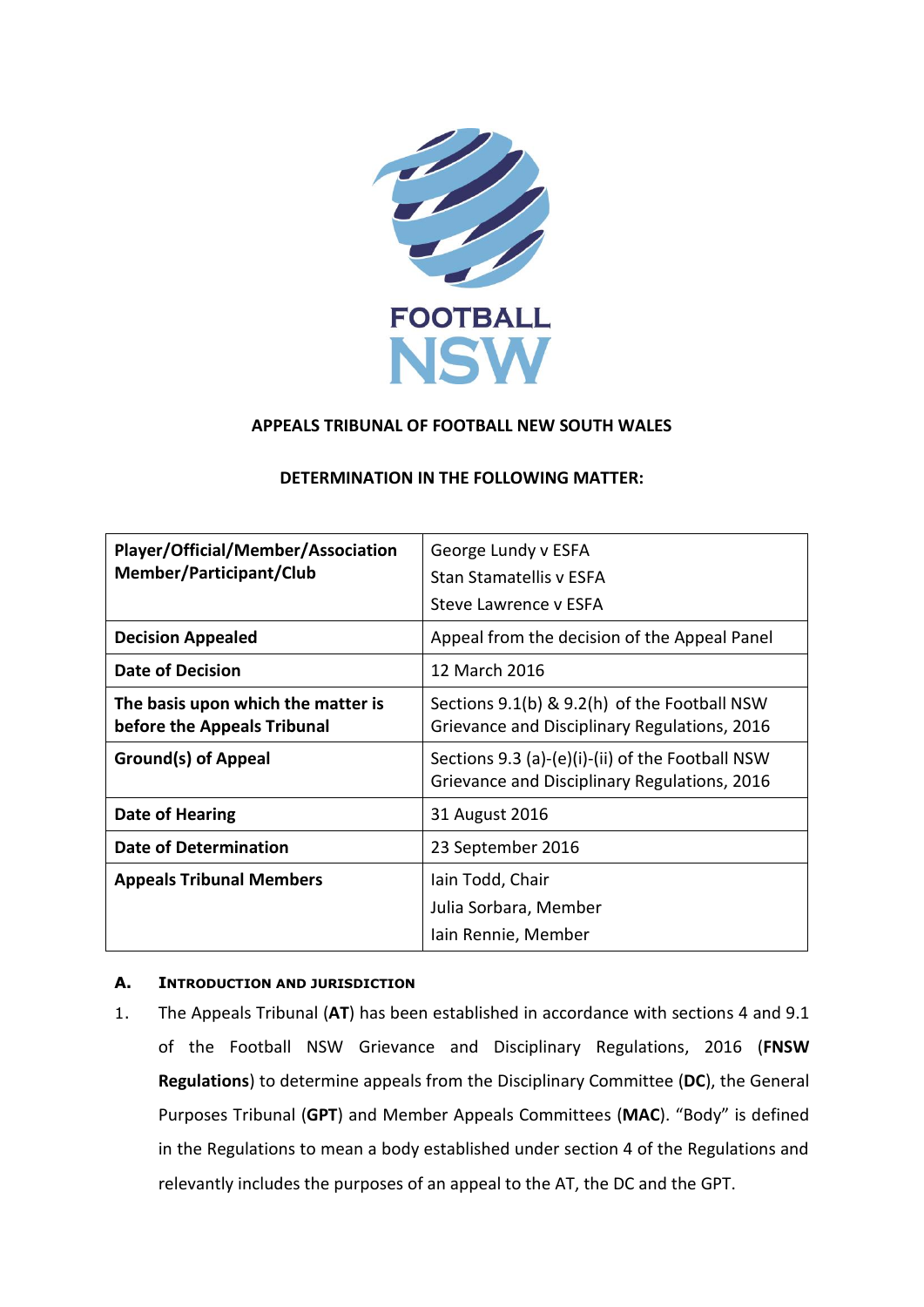- 2. The sole grounds of appeal prescribed by section 9.3 of the FNSW Regulations are as follows:
	- (a) a party was not afforded a reasonable opportunity to present its case;
	- (b) lack or excess of jurisdiction of a Body or a Member Appeals Committee;
	- (c) the decision of a Body or Member Appeals Committee was affected by actual bias;
	- (d) the decision was one that was not reasonably open to a Body or Member Appeals Committee having regard to the evidence before the decisionmaker;
	- (e) severity, only where the decision imposed a sanction of at least:
		- i. a Fixture/Match Suspension of 6 or more Fixtures/Matches (excluding Trial Matches, Tournaments, the NPL Pre-Season Competition, the FFA National titles or any Football NSW Representative Matches); or
			- ii. a Time Suspension of three (3) or more months; or
			- iii. a fine of three thousand dollars (\$3,000) or more; or
			- iv. a bond to be of good behaviour of three thousand dollars (\$3,000) or more;
			- v. a deduction, loss or ban on accruing six (6) or more competition points; or
			- vi. exclusion, suspension or expulsion of a Club or Team from a competition; or
			- vii. relegation to a lower division;
	- (f) leniency, but only in the case of an appeal brought by Football NSW or an appeal allowed by the Executive pursuant to section 9.2(h) (Appeal from a MAC).
- 3. Upon the hearing of an appeal, the AT may:
	- (a) dismiss, allow in whole or part, or vary (whether by way of reduction or increase) a Determination, including any sanction or penalty made by a Body or a MAC, as the case may be;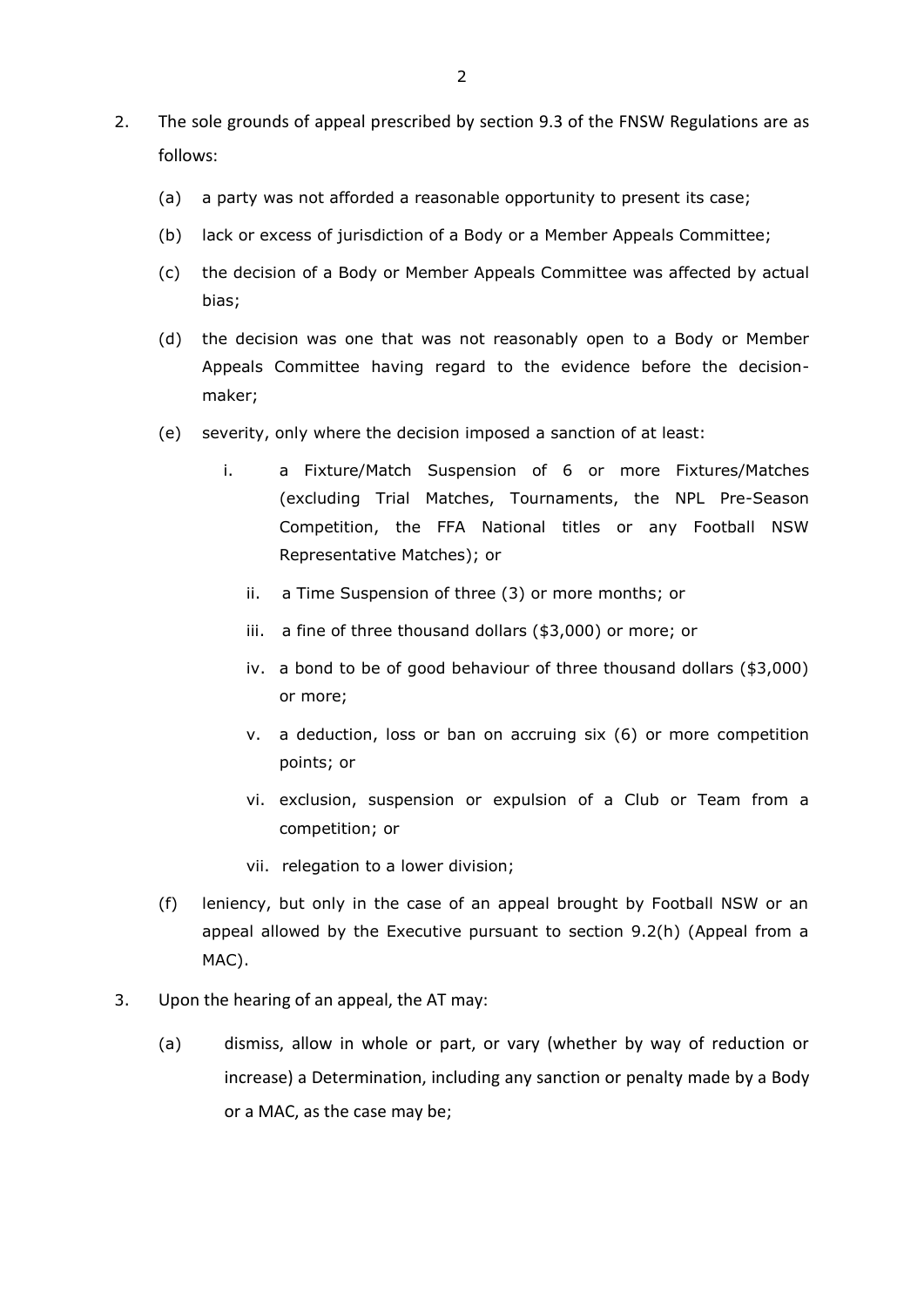- (b) subject to any applicable Minimum Suspension, impose any sanction, measure or make any order it thinks fit or that a Body or MAC, as the case may be, could have imposed under the Regulations or its regulations, as the case may be;
- (c) conduct a fresh hearing of the matter (*hearing de novo***)**; or
- (d) refer the matter to the Body or the MAC from which the appeal originated, or to the Tribunal (or similar) that dealt with the matter at first instance for rehearing and issue any directions or orders in relation to the rehearing of the matter that the AT deems appropriate.

(s 9.4(b) of the FNSW Regulations)

4. The AT is satisfied that it has jurisdiction to hear the appeal. Further, neither party raised any objection to the AT's jurisdiction.

### **B. BACKGROUND FACTS**

- 5. The background facts are set out in detail in the reasons of the Appeal Panel.
- 6. In brief, each of the Appellants is a member of the Pagewood Botany Football Club (**PBFC**). At the relevant time Mr Lundy was the President of PBFC, Mr Stamatellis was a Director and Mr Lawrence was the Coaching Director.
- 7. In addition, as an active coach Mr Lawrence had signed and submitted a form NRR03, a prescribed registration form under the FFA National Registration Regulations for his registration as an Amateur Player. As is evident on the face and back of a form NRR03, a signatory submits themselves to the Laws of the Game, the Competition Administrator's Competition Rules, as well the FFA Statutes, Code of Conduct and Disciplinary Regulations. It is the AT's understanding that this would include the regulatory regime administered by FNSW and its constituent members.
- 8. The original proceedings flow from a citing of the Appellants arising from an incident report of an Assistant Referee, Mr Dylan Memmolo, and separately from Ms Caroline Oakes-Ash, the Eastern Suburbs Referees (**ESFA**) Co-Ordinator. These incident reports related to intemperate and intimidating comments allegedly made by each of the Appellants directed at both the match officials officiating at a Men's Championship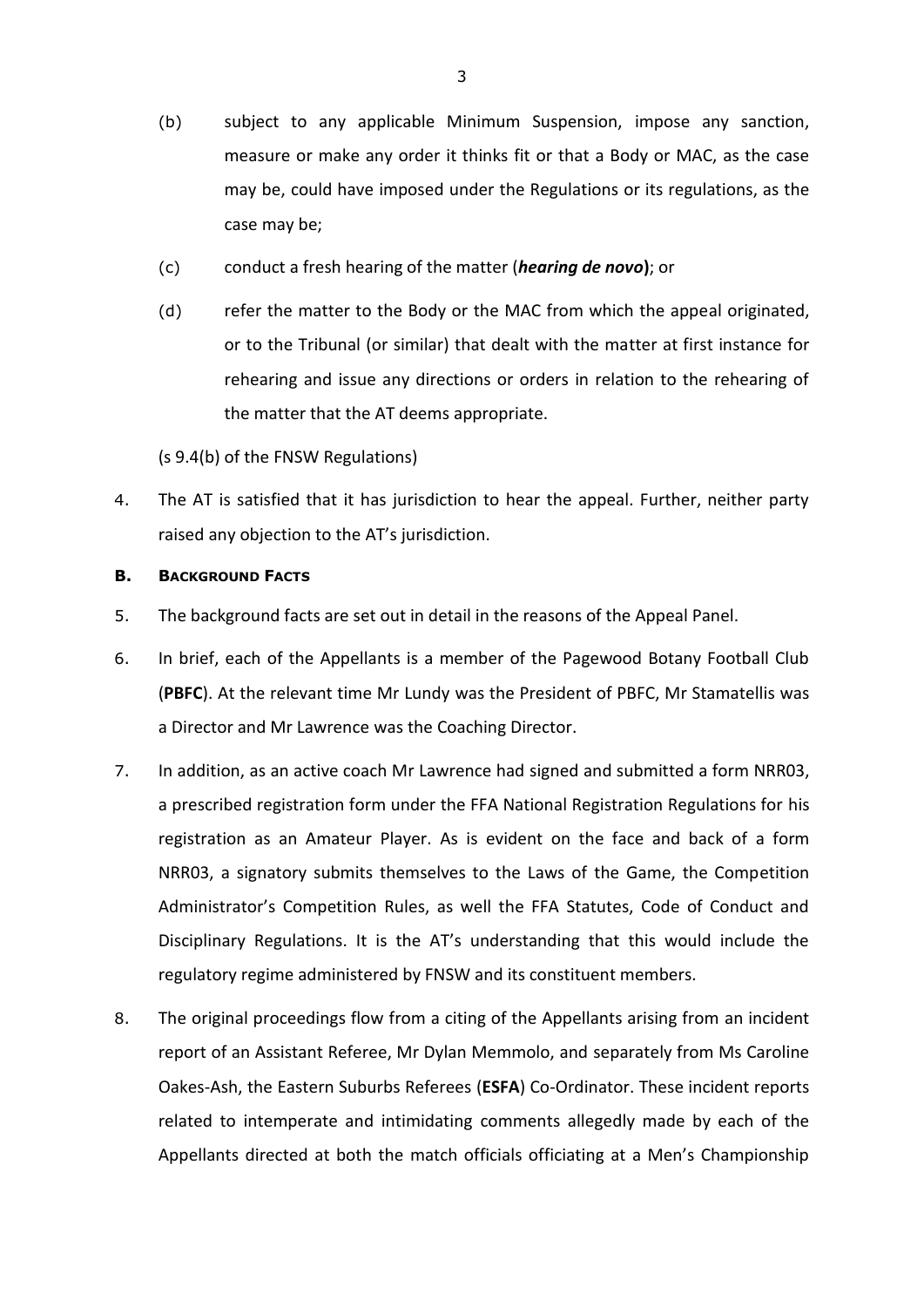First Grade game on 25 July 2015 between PBFC and Glebe Wanderers FC and Ms Oakes-Ash.

## **C. THE DECISION THE SUBJECT OF THE APPEAL**

- 9. The Appellants were the subject of a hearing of the Judiciary Committee of the ESFA on 12 August 2015. Each of the Appellants was charged with 'Bringing the game into disrepute'. In addition, Mr Lundy was also charged with 'Using offensive, insulting or abusive language towards a match official'.
- 10. The Judiciary Committee found that each of the charges had been proved, imposing the following penalties on the Appellants:
	- (1) All were prohibited from taking part in any activity in relation to football: Mr Lundy until 30 December 2016; Mr Stamatellis until 30 August 2016; and Mr Lawrence until 30 July 2016.
	- (2) Each was also prohibited from being present at a match in the ESFA area: Mr Lundy until 30 December 2016; Mr Stamatellis until 30 August 2016; and Mr Lawrence until 30 July 2016.
- 11. In its consideration of the Appellants' 16 grounds of appeal from the Judiciary Committee, the Appeal Panel dismissed each of the appeals. In a thoughtful and well prepared determination the Appeal Panel clearly dealt with the Appellants appeals in relation to the absence of jurisdiction of the ESFA, various definitional matters arising from the citing, allegations of the absence of procedural fairness and an appeal that the penalties were too severe.

## **D. THE GROUNDS OF APPEAL**

- 12. In their Notice of Appeal of 22 March 2016, the Appellants repeat regulation 9.3 of the FNSW Regulations, articulating the following grounds of appeal:
	- (1) They were not afforded a reasonable opportunity to present their case;
	- (2) Lack of jurisdiction for both the Judiciary Committee and the Appeal Panel to hear and determine matters for and on behalf of ESFA;
	- (3) The determination of the ESFA Judiciary Committee was affected by actual bias;
	- (4) The determination was not reasonably open to the Judiciary Committee and the Appeal Panel;
	- (5) Severity.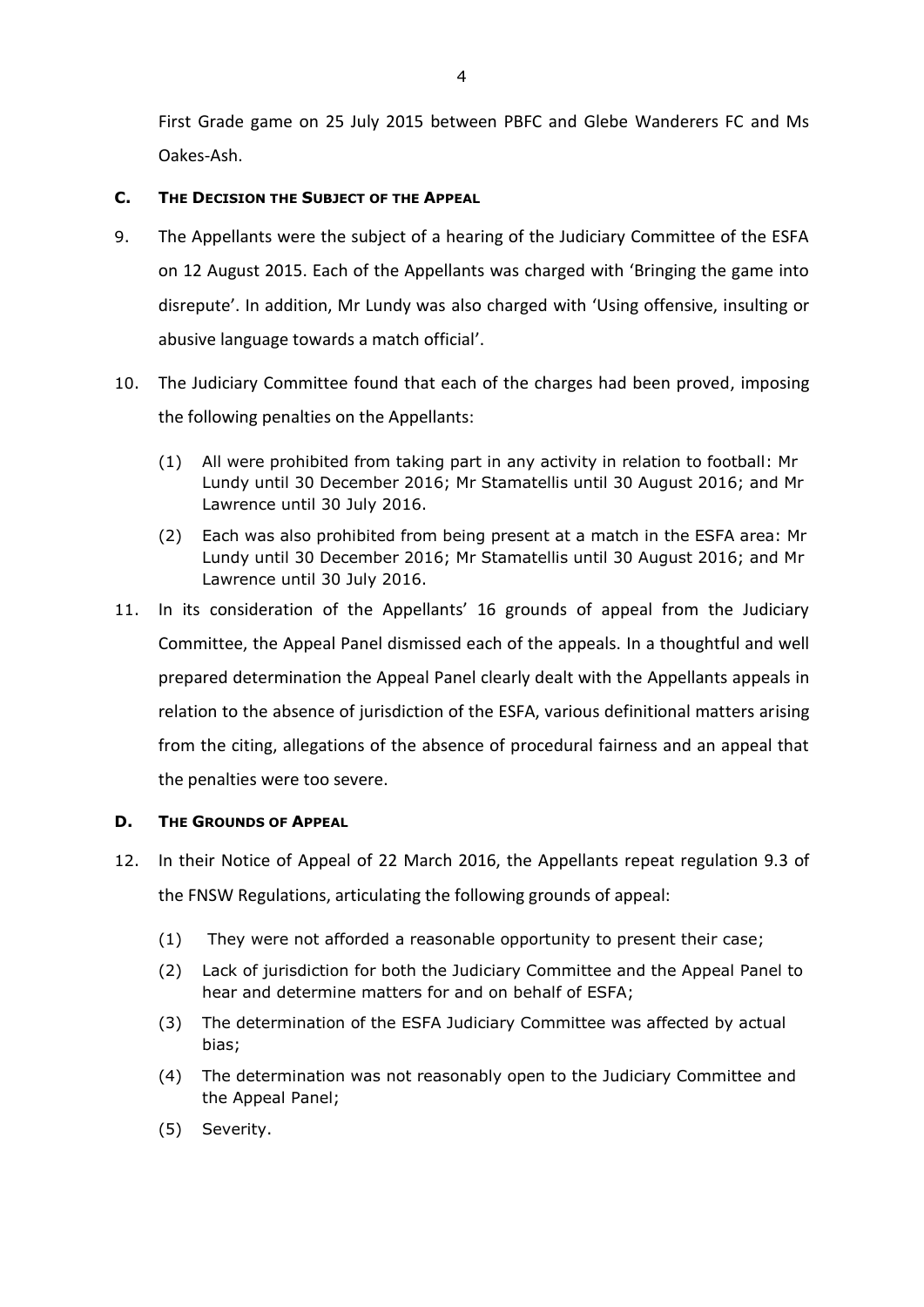### **E. THE HEARING**

- 13. The AT heard the appeal on the evening of 31 August 2016.
- 14. The Appellants did not attend the hearing, but were represented by Mr John Harris. Messrs John Clayton and Aaron Dibdin attended the hearing in their capacities as office holders of ESFA. FNSW did not attend.
- 15. Section 9.4(e) of the FNSW Regulations requires that the AT will use its reasonable endeavours to issue a short oral or written summary of its determination (**Preliminary Determination**) within 5 working days of the completion of the hearing with a formal written Determination, with reasons given for the decision (**Final Determination**), to be provided within 21 working days, of the completion of any hearing.
- 16. On 5 September 2016 the AT provided a Preliminary Determination (in writing). This is the Final Determination furnished in accordance with section 9.4(e) of the Regulations.

## **F. SUBMISSIONS**

- 17. Both the Appellants and ESFA provided written submissions.
- 18. Mr Harris on behalf of the Appellants and ESFA spoke to those submissions.
- 19. As requested by Mr Harris, it is noted that Mr Harris relied on the Appellants' written submissions in relation to matters other than the appeal in relation to lack of jurisdiction.
- 20. Both parties gave considered oral submissions in relation to the question of jurisdiction.

#### **G. CONSIDERATION AND DETERMINATION**

- 21. At the Hearing the following matters were accepted by the parties:
	- (1) That ESFA is an incorporated association and the relevant governing body of its football competition.
	- (2) That PBFC was a member of ESFA at the relevant time, and as such subject to ESFA's Constitution and regulatory regime.
	- (3) The Men's Championship First Grade game on 25 July 2015 between PBFC and Glebe Wanderers FC (which was the occasion that gave rise to the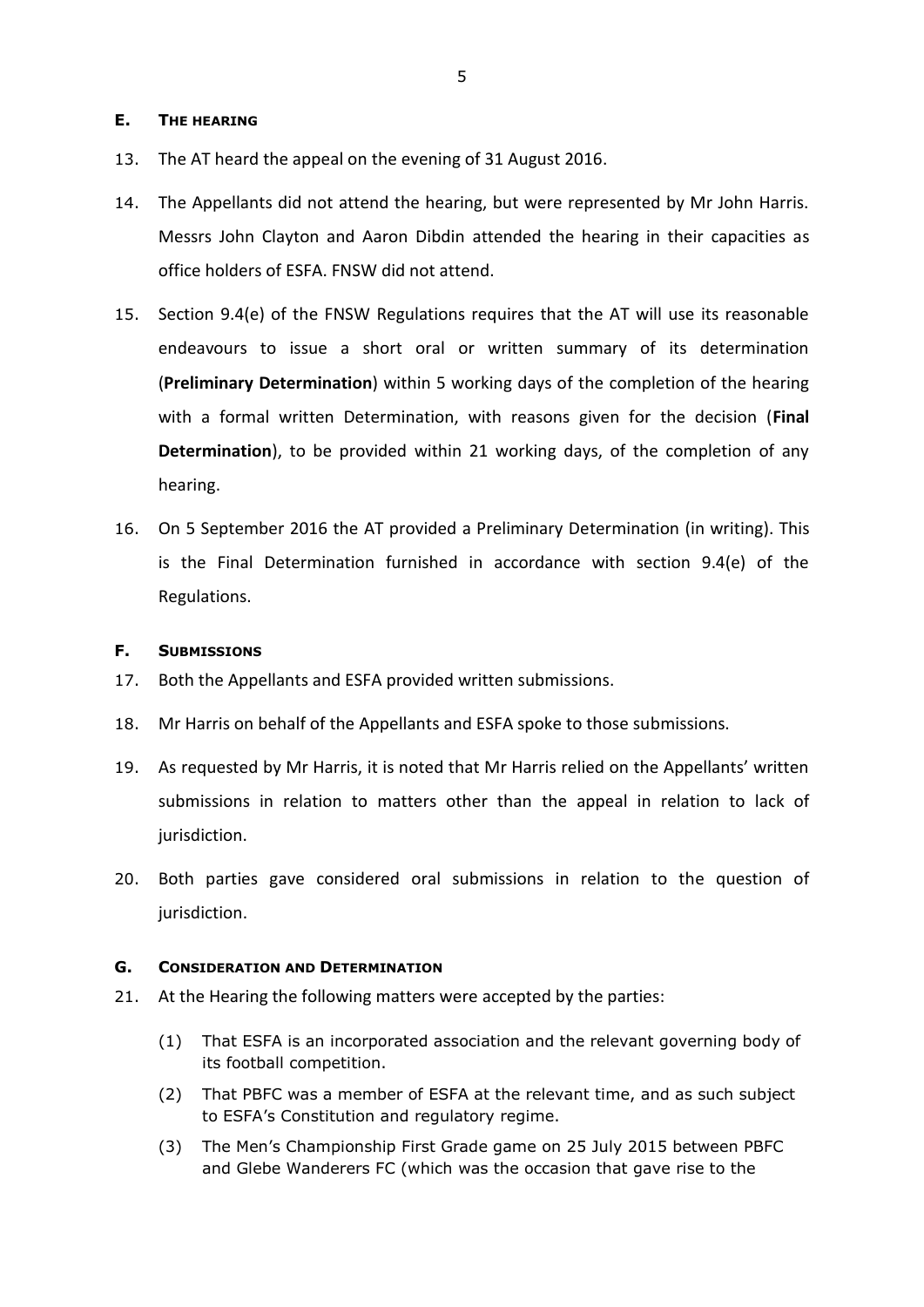incident reports concerning the Appellants) was subject to ESFA oversight and regulation.

- 22. However Mr Harris submitted that none of the Appellants were members of ESFA at the relevant time, and as such were not subject to its regulatory regime. As a consequence of this submission Mr Harris contended that neither the Judiciary Committee nor the Appeal Panel had any jurisdiction to consider the citings or the appeal that followed.
- 23. Mr Harris proposed that the following statement of the Appeals Panel at paragraph 19 of its determination generalised and misstated important contractual connections in relation to the Appellants:

'The documents provide an interlocking suite of obligations on the part of the ESFA, member Clubs, and members of those Clubs that are binding upon participants (including players, match officials, and team and Club officials) in matches played under the auspices of the ESFA.'

- 24. As a general statement the AT believes the above paragraph to be a helpful summary of the likely effect of the interaction of complex documents and facts. However, as Mr Harris displayed in this instance, there are sometimes important matters of detail which may significantly affect various participants, and thus reveal the above paragraph to be wrong.
- 25. The AT is satisfied that the meaning of Member under the ESFA Constitution does not capture those individuals who are members of a member club of ESFA - see the definition of Member is clause 2.1 and generally clause 5 of the ESFA Constitution. Although it is a detail, the effect of the ESFA Constitution's definition of Member means that members of Clubs who are ESFA Members (in this case PBFC) are neither ESFA Members nor obliged to submit to its regulation. It is not clear to us that this consequence was unintended or a drafting failure. Indeed, it may be that the intended consequence was that in circumstances such as the present it should be PBFC that should be the subject of the citings (rather than its members).
- 26. As matters stand the AT agrees that the Appellants have proven that there is a lack of jurisdiction in regard to ESFA and its regulatory organs and procedures in relation to the Appellants.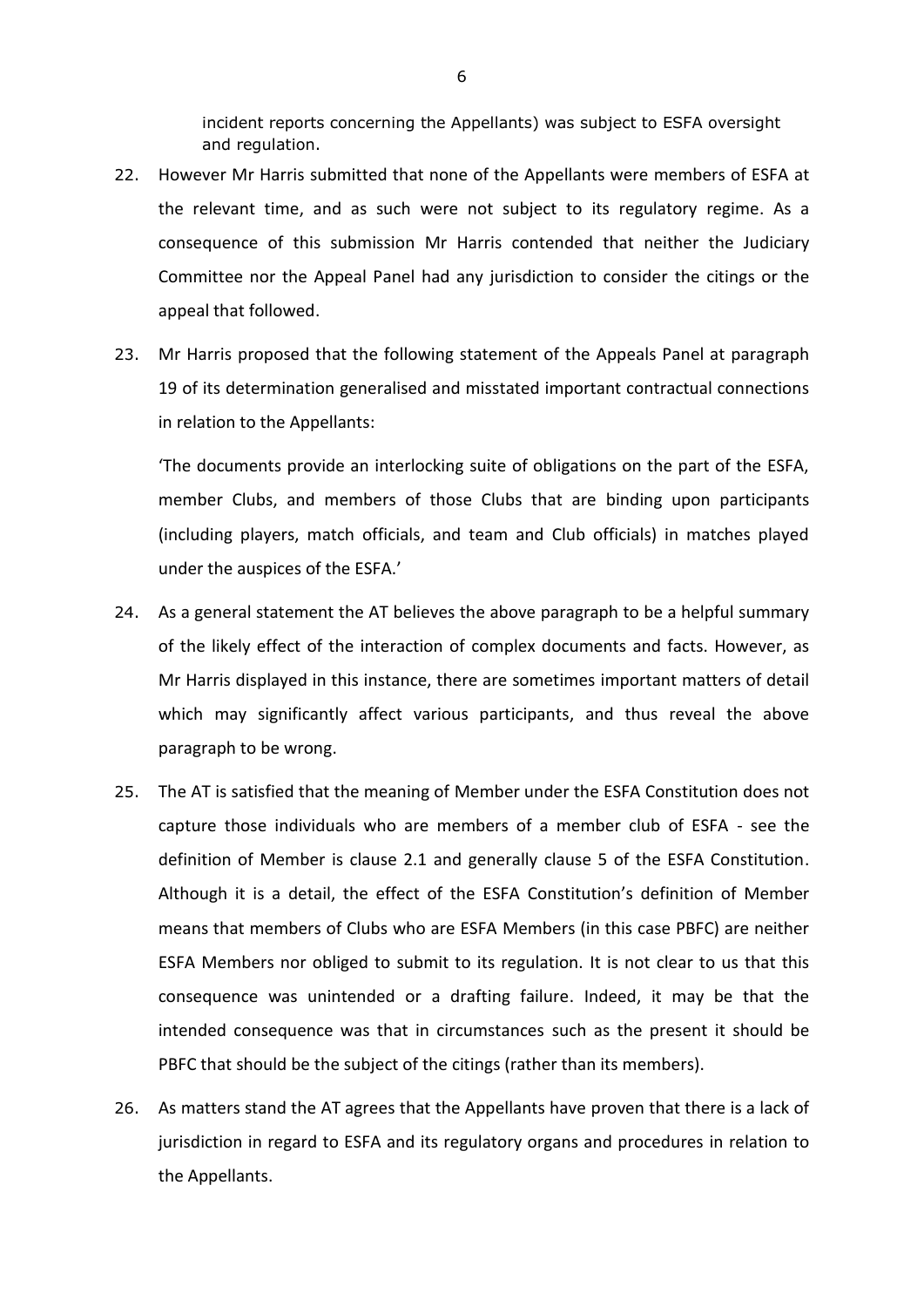- 27. However, as was noted in paragraph 7 above, Mr Lawrence had submitted himself to the regulatory environment of FNSW and FFA. On this basis we are satisfied that Mr Lawrence is in this capacity subject to the jurisdiction of ESFA, its Judiciary Committee and the Appeal Panel.
- 28. Other than in regard to Mr Lawrence, it was not appropriate for the AT to consider the other grounds of appeal as they apply to Mr Lundy and Mr Stamatellis.
- 29. However based upon the material provided to us, including the oral and written submissions, and the parties' earlier responses to a 28 June 2016 Direction of the Chair of the AT, it is our view that all of these grounds fail in regard to Mr Lawrence.
- 30. We feel that it is appropriate to comment specifically in regard to Mr Lawrence's appeal on the grounds of severity. In making the following remarks we are struck that because of the intricacies of the facts applying to the different Appellants Mr Lawrence is the only one the subject of these comments. However it is our view that his conduct was poor, calculated and hurtful. We accept ESFA's submission that Mr Lawrence's penalty was within the FNSW penalty guidelines. On this basis the AT rejects Mr Lawrence's appeal that his penalty was severe.
- 31. As an observation, we believe that those other individuals involved in the offensive behaviour have acted with no credit. Such behaviour is all the more regrettable because they were at the relevant time office holders of PBFC. It is a matter for that Club to reflect on the conduct of its senior officeholders, and consider whether that conduct is for the good of the game. It is not a manly thing to vilify or humiliate others, and such behaviour ultimately threatens the community that is amateur football. As noted above, whilst the Appellants are not members of ESFA, PBFC is a member of that association and therefore subject to its regulatory oversight.

#### **H. RELIEF**

- 32. The appeal is:
	- (1) Upheld in regard to Mr Lundy and Mr Stamatellis;
	- (2) Rejected in regard to Mr Lawrence.